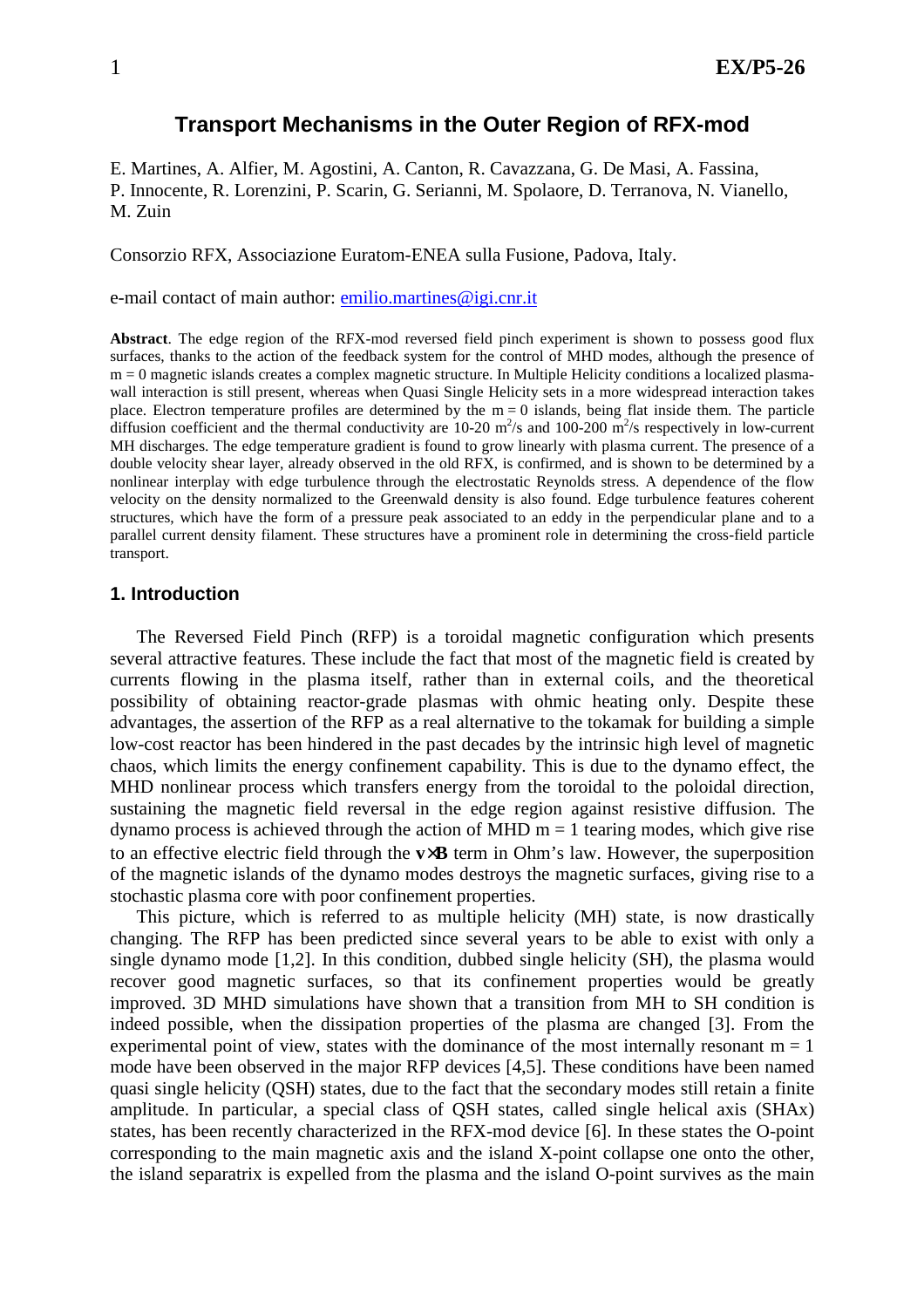magnetic axis of a spontaneously occurring helical plasma. The new state is more resilient to magnetic chaos, due to the disappearance of the X-point [7].

In this paper we present on overview of experimental results regarding the transport processes in the outer region of the RFX-mod experiment ( $R = 2$  m,  $a = 0.459$  m) operating in Padova (Italy) [8]. The understanding of edge transport is crucial in MH plasmas, where the edge is the only region where conserved magnetic surfaces exist, and gradients of density and temperature can develop. Also in QSH states, however, where the core plasma improves its confinement properties, strong gradients exist at the edge, so that this region is important for the overall discharge performance. Furthermore, the edge region determines the plasma-wall interaction, which has been for a long time a major problem in the route towards high current operation in RFX-mod, and will be a crucial issue for next generation RFPs.

The RFX-mod device is an improved version of the old RFX machine. The most innovative feature is the presence of a system of 192 saddle coils located outside of the vacuum vessel and covering the whole plasma surface. The coils are feedback controlled using 192 sensors measuring the radial component of the magnetic field, and can act so as to minimize this field, thus mimicking the effect of a perfectly conducting shell (the machine is also equipped with a copper shell with a time constant for vertical field penetration of 50 ms). This system has drastically changed the performance of the device, reducing the amplitude of the dynamo modes at the plasma boundary and consequently alleviating their phase-locking and wall-locking. This has improved the plasma-wall interaction. It is worth mentioning that in RFX-mod there are no limiters or divertors, and the plasma interacts directly with the first wall, which is covered by graphite tiles in order to bear the heat load.

#### **2. Magnetic topology of the outer region**

The outer region of RFP plasmas is dominated by the presence of magnetic islands due to the  $m = 0$  modes which are resonant on the reversal surface. Depending on the value of the reversal parameter, the islands can intercept the first wall (for shallow reversal, around  $F = -$ 0.05) or not (deep reversal, around  $F = -0.2$ ). Furthermore, the m = 0 tend to phase lock to each other [9]. The typical phase relationship is  $\alpha_{0,k} = k\phi_L - \phi^*$ , where  $\phi_L$  is the toroidal angle where the m = 1 modes lock to the wall, and  $\phi^* \approx \pi/2$ . This phase relationship leads to a funnel-like shape of the plasma column.

In order to accurately assess the plasma edge structure the magnetic field line path can be reconstructed using the FLiT code [10]. FLiT integrates the magnetic field line equation using the magnetic field values given by a reconstruction of the eigenmodes into the plasma based on Newcomb's equation in toroidal geometry, supplemented with magnetic field measurements at the plasma edge [11].

A typical Poincaré plot of the magnetic field on the outer horizontal plane ( $\theta = 0$ ) in MH condition is shown in the left panel of Fig. 1, for  $r > 0.3$  m. It is possible to observe the inner stochastic region, due to the superposition of  $m = 1$  mode islands, which extends up to  $r/a = 0.38$  m approximately. Beyond this region lies the chain of the m = 0 magnetic islands. Here a higher degree of order, with good magnetic surfaces, is recovered. However, the island structure short-circuits the two boundaries of this region, similar to what happens in tokamaks when NTM-induced islands develop. The consequence of this on the plasma profiles will be discussed in the next section. Before and after the  $m = 0$  islands, two regions of conserved magnetic surfaces exists, extending a few cm radially. These surfaces are distorted by the effect of the  $m = 1$  mode locking and by the funnel-like shape induced by the  $m = 0$  phase locking. It is worth noting that it may be that the surfaces located more internally than the  $m = 0$  islands are not as good as they appear from the figure, since the mode reconstruction works only for  $n < 24$ , due to the limited number of magnetic measurements at the edge: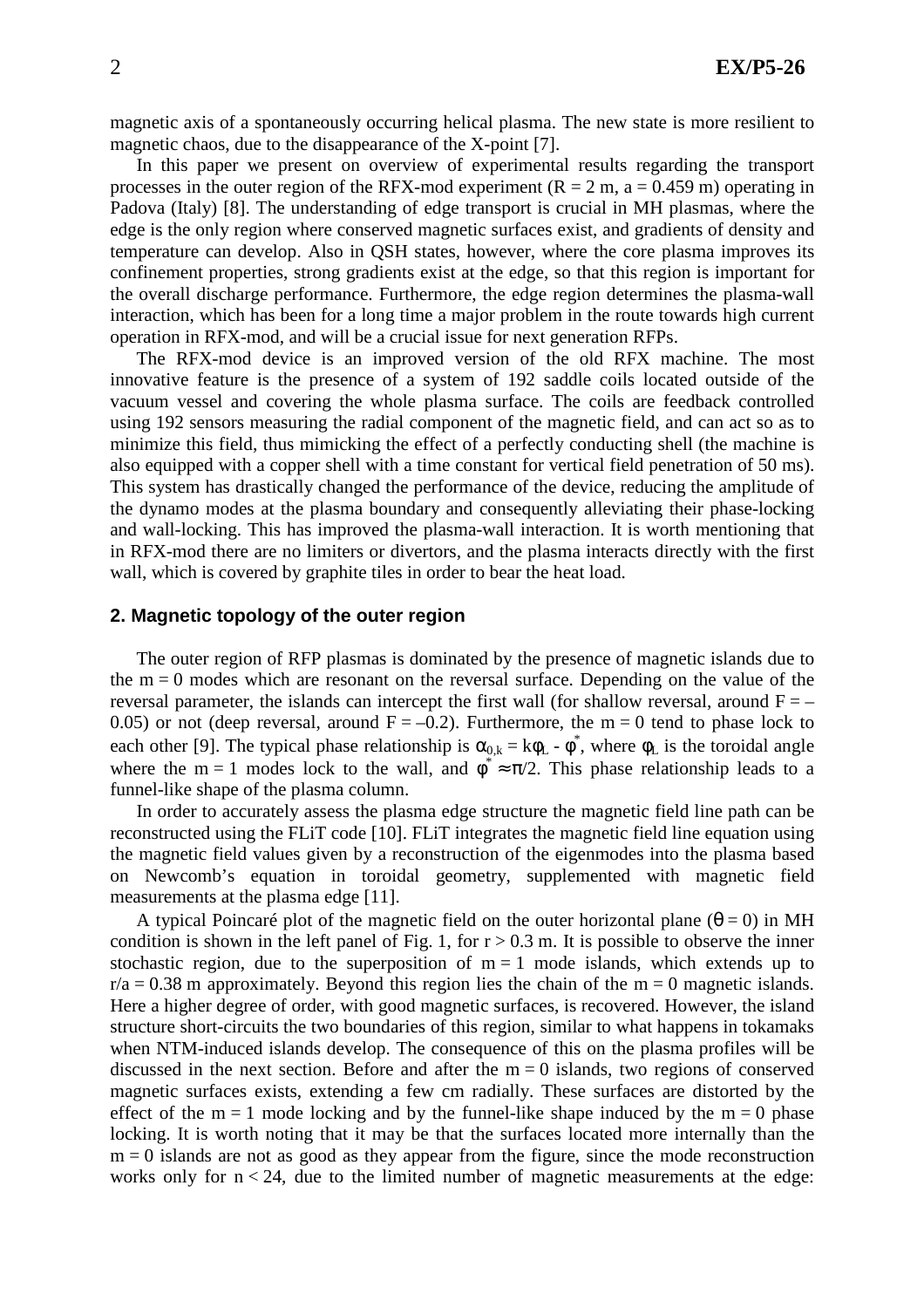therefore, the influence of  $m = 1$  modes resonant near the reversal surface may have been underestimated. Depending on the degree of phase locking, on the mode amplitude, and on the value of the reversal parameter F (which determines the location where the  $m = 0$  modes resonate), the interaction of the plasma with the first wall can take different forms. In particular, the  $m = 0$  islands heavily intercept the first wall at shallow reversal, ruling out any effect of the outermost magnetic surfaces, while such surfaces may play a role in confining the outer plasma region at deeper F (as in the case of Fig. 1). In any case, the high degree of phase locking gives rise to a toroidally localized plasma-wall interaction, as seen in the figure, only partially alleviated by the mode amplitude reduction produced by the feedback system.

The situation outlined above changes when a QSH state develops. An example of Poincaré plot in this condition is shown in the right panel of Fig. 1. It can be seen that, apart from the



Fig. 1: Poincaré plots on the r- $\phi$  plane of the magnetic field lines for a MH helicity condition (left) and for a SHAx state (right). The region  $r > 0.3$  m is displayed, so as to better show the edge region.

appearance of the  $n = 7$  helical structure in the plasma core, which is outside of the graph boundaries, the reduction of the secondary mode amplitude makes the region of conserved flux surfaces before to the  $m = 0$  island chain more regular, with a clear  $n = 7$  modulation. Another important feature is the regularization of the plasma-wall interaction, which is now regulated by the  $m = 0$  islands intercepting the wall in several toroidal positions. This role of the  $m = 0$  islands is also due to the fact that high current operation, where SHAx states appear, has been carried out preferentially at shallow values of the reversal parameter F.

It is interesting to compare these results with those published in ref. 12, which refer to the old RFX, without the feedback system for the control of MHD modes and with a thicker shell. In that case the outer region flux surfaces were found to be partially destroyed, so that a direct connection of the edge plasma to the first wall was present. With the feedback system the situation is now very different: good magnetic surfaces are present beyond the  $m = 0$  island chain, so that no stochastically wandering field lines intercept the first wall. Furthermore, good surfaces are found also on the other side of the island chain in high current SHAx states. The old situation is partially recovered during discrete reconnection events, when a temporary stochastization of the outer region takes place [13].

#### **3. Particle and energy transport in the low-current MH regime**

Low current (300-400 kA) discharges are particularly suited to study the edge features in RFX-mod, thanks to the possibility of inserting electric probes, which are a simple yet effective method for measuring density and temperature profiles. Fig. 2 shows electron temperature data obtained using a balanced five-pin triple probe, which has been inserted into the edge plasma (up to  $x = +50$  mm from the first wall convolution) on a shot-by-shot basis.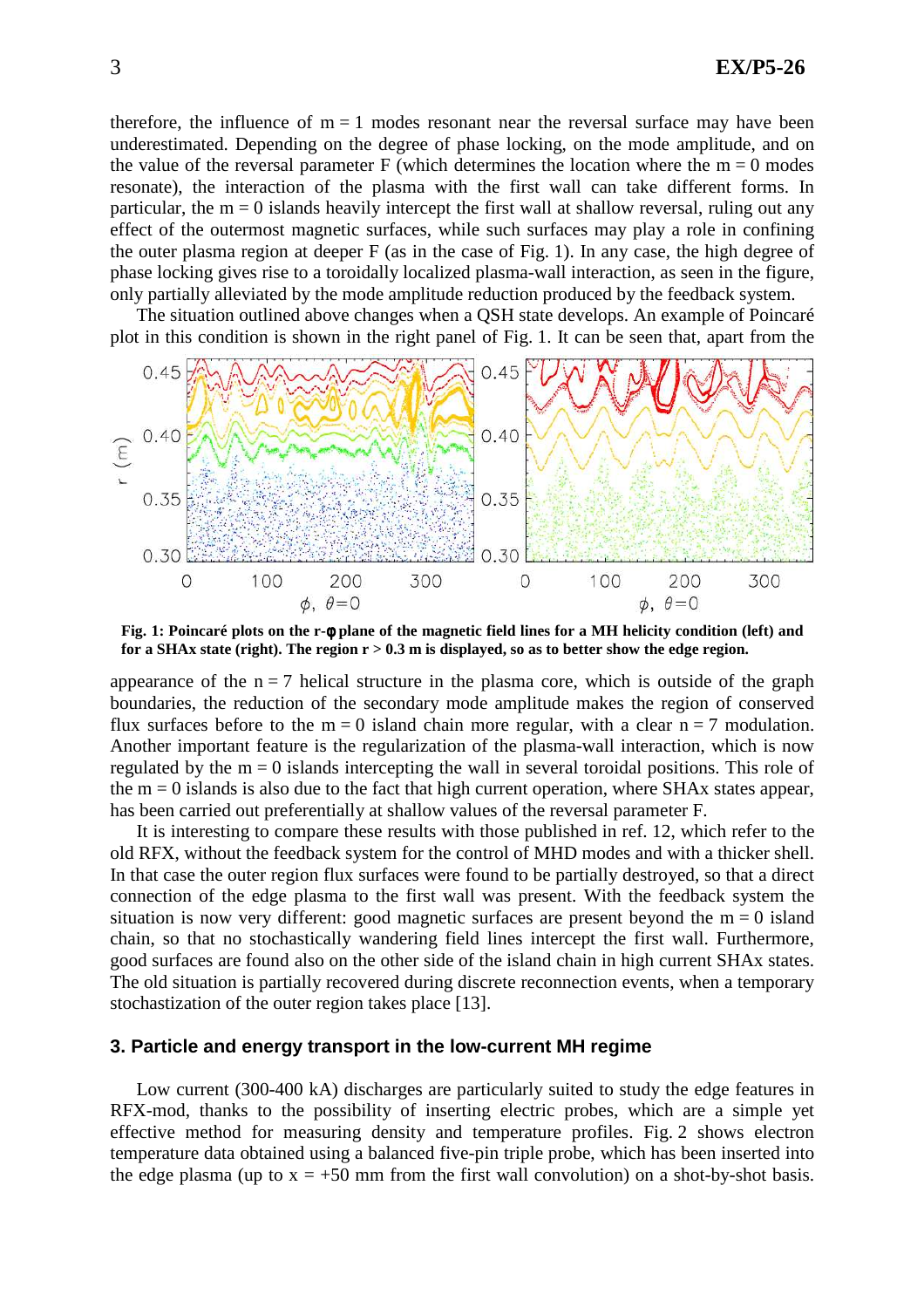They are combined with Thomson scattering measurements, showing the good agreement of the two diagnostics. The Thomson scattering data are actually measured on the inboard side, and then traced to the probe location using the FLiT code and assuming constant temperature along field lines. The resulting temperature profile displays a double gradient with a plateau located in the region  $360 < r < 410$  mm. The origin of this plateau can be understood by looking at the Poincaré plot computed by the FLiT code on the radial-toroidal outboard plane, also shown in Fig. 2, where a blue line marks the position at which the profile is measured. It can be seen that the temperature plateau is due to the presence of an  $m = 0$  island, which short-circuits different radial positions, equalizing the temperature (no energy sources are present in this region). This is a behavior similar to that induced in tokamaks by NTM islands.

The measured density and temperature profiles have been used to compute the particle diffusion coefficient and the electron thermal conductivity in the outer region, as shown in Fig. 3. The diffusion coefficient, computed using



**Fig. 3: Top: diffusion coefficient measured by probes (red) and estimated according to theory of transport in a stochastic magnetic field (blue); Bottom: Computed thermal diffusivity, with a shaded region marking the uncertainty.**



**Fig. 2: Poincaré plot in the r-**φ **plane, with a blue line marking the line of sight of the Thmson scattering (top), and temperature profile given by Thomson scattering (blue) and probe (orange) data.**

the particle flux driven by the

electrostatic turbulence (red points), is found to be in the range  $10{\text -}20$  m<sup>2</sup>/s in the last few cm. On the same graph is plotted the value expected according to the Harvey formula for transport in a stochastic magnetic field [14], computed using the reconstructed radial field amplitude for large scale tearing modes (blue). The experimental points due to the electrostatic turbulence, which is indeed known to be responsible for particle transport in the RFP edge, are found to be consistent with the stochastic transport which could take place deeper into the plasma.

The thermal conductivity, computed using the average energy flux, is of the order of 100  $\text{m}^2\text{/s}$ , with a relatively flat profile over the whole edge region. This is substantially lower than what would be expected from magnetic field stochasticity, confirming the idea that good magnetic surfaces exist in the outer region of the RFP configuration.

#### **4. Energy transport in high-current SHAx states**

As shown by the Poincaré plots displayed in section 2, QSH states, and in particular the newly found SHAx states, display a higher degree of magnetic order. This results also in a more ordered plasma-wall interaction. This is confirmed by measurements of floating potential performed with a toroidal array of 72 Langmuir probes embedded in the graphite tiles, which are part of the Integrated System of Internal Sensors (ISIS) [15]. The probes are located at the poloidal angle  $\theta = 341^\circ$ , i.e. slightly below the outer equator. An example of the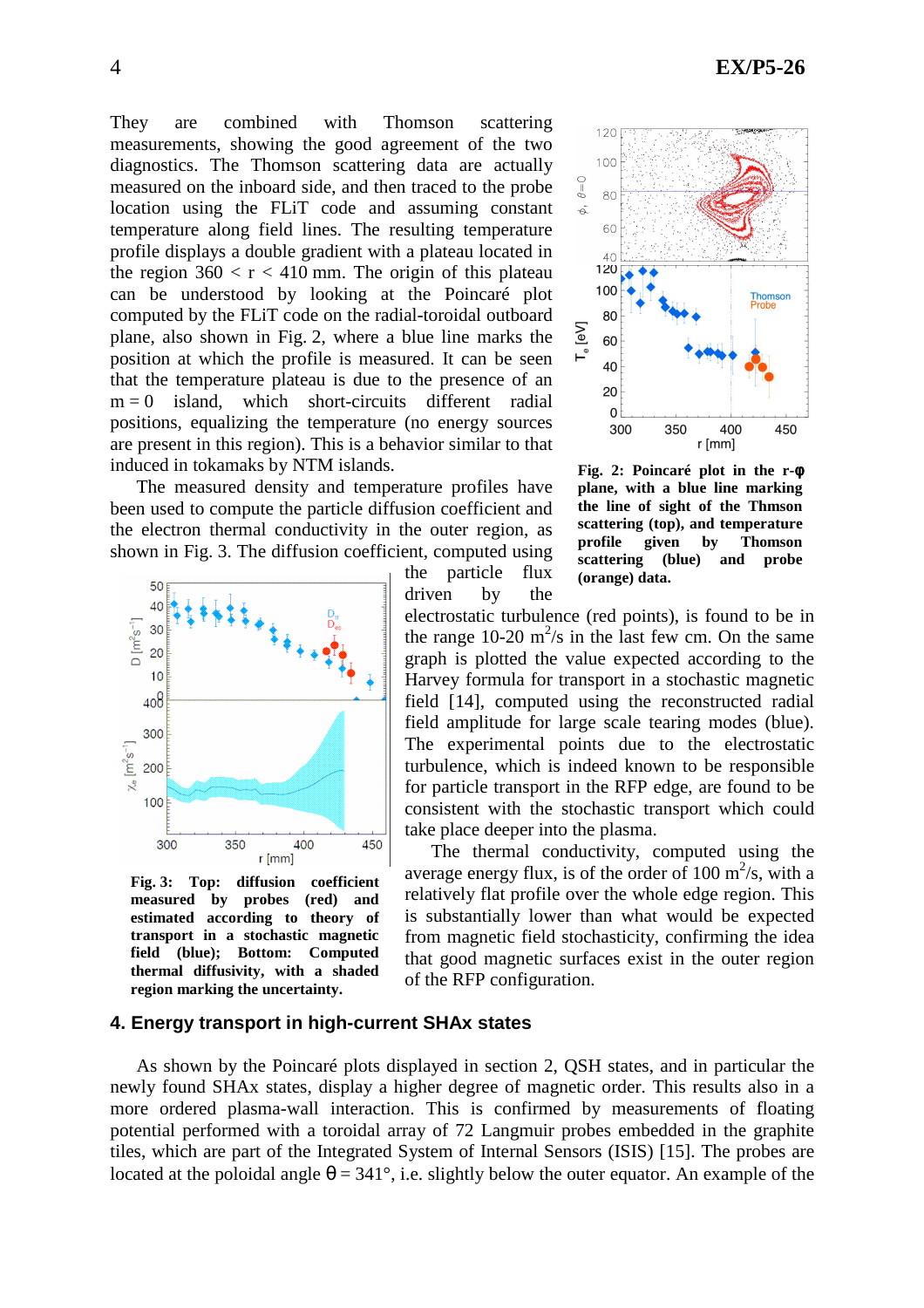floating potential toroidal pattern detected by these probes during the SHAx states is shown in Fig. 4. It is clearly seen an  $n = 7$  modulation, having an amplitude of the order of 10 V. The origin of this modulation could be attributed either to the plasma potential pattern associated to the mode, or to the  $n = 7$  modulation of the plasma-wall interaction.

By using Thomson scattering data, the near edge (34-40 cm) temperature gradient has been evaluated as a function of plasma current. The result is shown in the left panel of Fig. 5, which shows a linear trend in the whole range 0.3-1.5 MA of currents explored by RFX-mod up to now. In the same panel is also shown the gradient for the far edge (42-45 cm)



**Fig. 4: Floating potential as a function of** φ **measured by probes embedded in the first wall in a SHAx state.**

obtained with a Thermal Helium Beam (THB) diagnostic, which uses the He line intensity technique [16] to measure the local electron temperature and density radial profiles. The data pertaining to MH and SHAx conditions are mixed in the graph, as no clear difference could be found between the two sets. This is in agreement with the fact that the transition to the SHAx state has a strong effect on the core confinement, favoring the development of a steep temperature gradient in that region, while the edge profiles are almost unaffected.



**Fig. 5: Edge electron temperature gradient plotted as a function of plasma current (left) and of normalized density (right), for the near edge (open circles) and for the far edge (full circles). The purple bars represent averages and standard deviations of the near edge data.**

The dependence of the edge temperature profile on the ratio between density n and Greenwald density  $n_G$  is shown in the right panel of Fig. 5, both for the near and far edge. A strong dependence can be observed, with steeper gradients found at low density, and a tendency to saturate for  $n/n<sub>G</sub> > 0.4$ .

### **5. Flow profiles and momentum transport**

The plasma flow profiles have been investigated in RFX-mod low-current discharges using two different types of insertable probes. One of them, a Gundestrup probe [17], measures the plasma flow velocity components in directions parallel and perpendicular to the magnetic field (poloidal and toroidal in the RFP edge). The probe has been used with all the pins collecting floating potential signals, and the flow has been reconstructed according to a suitable model [18]. The other, dubbed U-probe, allows to evaluate the toroidal **E**×**B** flow profile and to estimate the Reynolds and Maxwell stresses and their radial profiles. The typical perpendicular (toroidal) plasma flow profiles measured by the Gundestrup probe are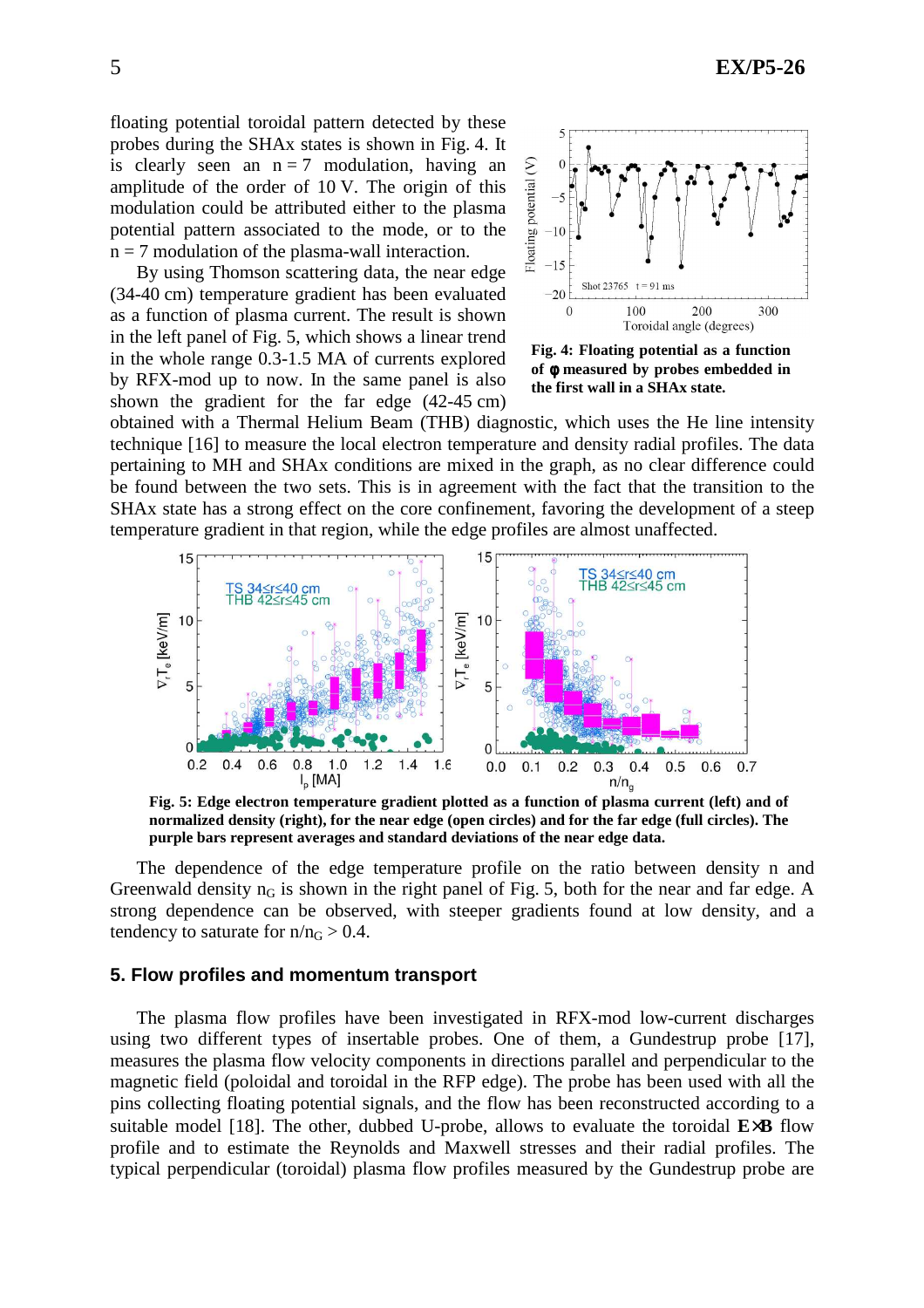shown in the top panel of Fig. 6. The graph displays the Mach number, that is the plasma

velocity normalized to the ion sound speed. As in the old RFX [19], the perpendicular velocity displays a double shear: a first shear region is located more or less across the  $r = a$  surface, whereas a second shear is found deeper into the plasma. For comparison, in the same figure the radial **E**×**B** velocity profile obtained in another set of discharges is shown. The two profiles display a quite good agreement, taking into account possible toroidal asymmetries and slightly different discharge conditions.

The generation of a sheared perpendicular flow profile has been explained in RFPs through the turbulent Reynolds stress [20]. Despite the high level of magnetic turbulence, electrostatic fluctuations seem to play a fundamental role in driving the flow at the edge, being the Reynolds stress gradient larger than the Maxwell stress one. As a further confirmation the contribution  $\langle v_r M_{\perp} \rangle$ , reconstructed using the Gundestrup probe, is shown in the bottom panel of Fig. 6. As a comparison, the radial profile of  $\langle v_r v_{\phi} \rangle$ calculated from the U-Probe in a different set of



**Fig. 6: Top: Profiles of the perpendicular Mach number measured by the Gundestrup (blue) and of the EB velocity measured by the U-probe (orange); Bottom: Profiles of Reynolds stress measured by the Gundestrup (blue) and by the U-probe (orange).**

discharges is also shown. The strong gradient in the innermost shear region is confirmed in both case, thus confirming the role of Reynolds stress in driving the plasma flow at the edge.

Another measurement of the edge toroidal turbulence propagation velocity  $v_{\phi}$  is given by the GPI diagnostic [21], which looks at the HeI emission along 16 lines of sight covering a limited region of the outer plasma. The velocity is evaluated through a cross-correlation of the signals. A toroidal propagation of emission bursts in the direction opposite to plasma current,

the same as **E**×**B** drift flow [22] is found. In Fig. 7 the scaling of  $v_{\phi}$  measured by the GPI with the normalized density  $n/n<sub>G</sub>$  is shown for MH discharges; each black point is an average over 10 ms during the current flat-top. It can be seen that the velocity is higher at lower density, and then decreases, reaching a saturation level of 15 km/s at  $n/n<sub>G</sub> \approx 0.35$ . The fluctuation velocity has been found in the past to be experimentally consistent, both in direction and absolute value, with the **E**×**B** drift obtained from the radial gradient of plasma potential [23] and so it is often used as a proxy for the fluid velocity. The trend of  $v_{\phi}$ 



**Fig. 7: Fluctuation toroidal velocity plotted as a function of the normalized density.**

vs  $n/n<sub>G</sub>$  is not an effect of the electron density only, but also of the plasma current. A possible explanation of this behavior could come from the balance between ion collisions and finite Larmor radius losses.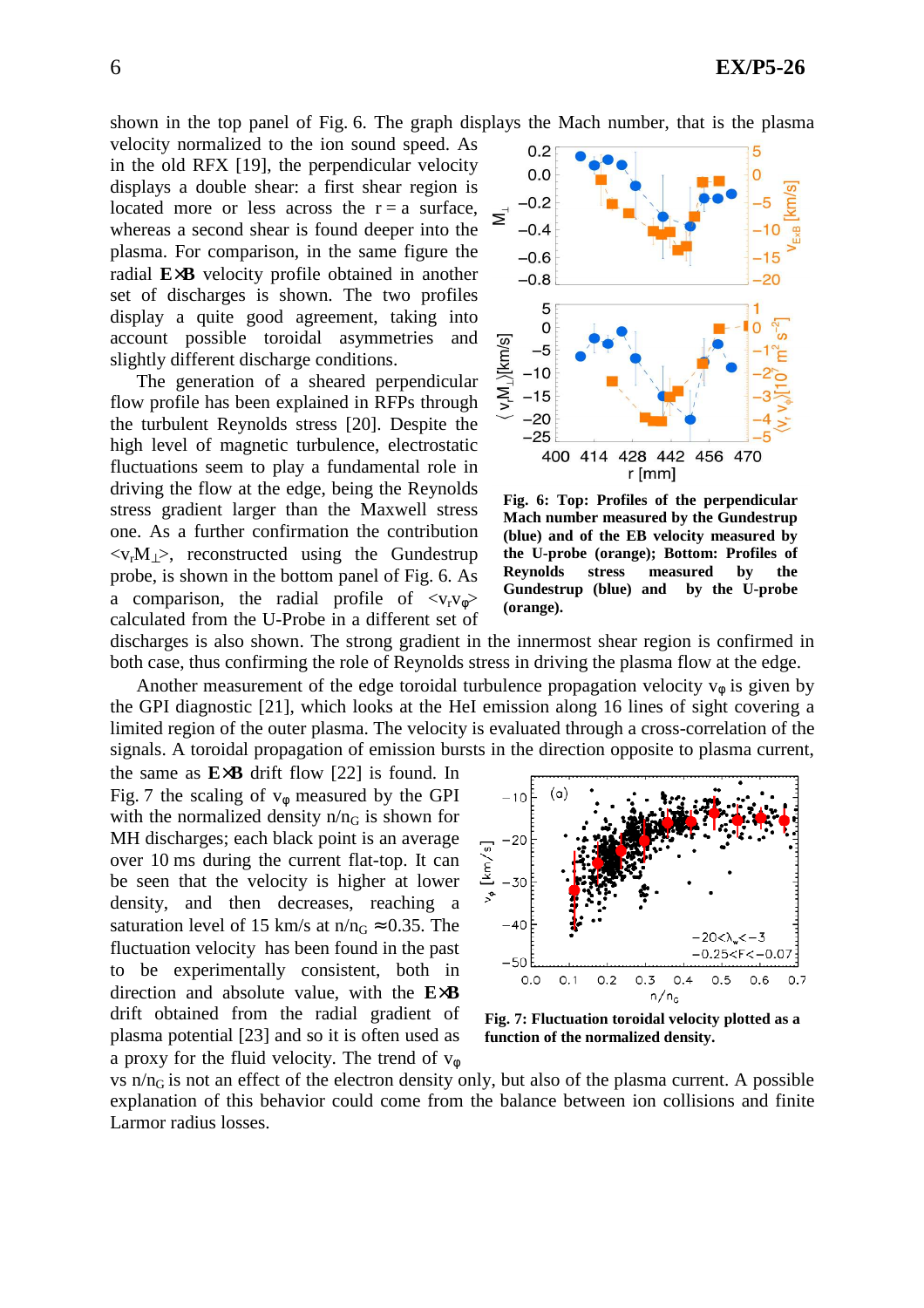## **6. Role of coherent turbulent structures in driving transport**

Understanding and controlling the mechanism driving anomalous transport is a key issue for fusion experiments. Experimental observations performed in tokamaks, stellarators,

reversed field pinches and linear devices (see ref. 24 for a review) have revealed the intermittent nature common to plasma turbulence in all the different devices, and the fact that intermittency is generally associated to the presence of "blobs", that is coherent structures, which are the result of strong nonlinearities and are generally elongated in the parallel direction.

Measurements of different electrostatic quantities, obtained with a composite insertable probe named U-probe, have been analyzed using the statistical techniques described in ref. 25, with the aim of identifying coherent structures associated to strong bursts in the fluctuation time series. Peaks on the electron pressure signal have been used as trigger. The average features of these events have then been extracted by applying the conditional average method on time window widths adequate to their time scale. The typical coherent structure detected by this method at the scale  $\tau = 3.3 \,\mu s$  is shown in Fig. 8. The pressure peak is accompanied by a peak of parallel vorticity  $\omega_{\theta}$ , so that it can be deduced that it is associated to a local velocity eddy.

The U-probe is also equipped with several magnetic probes, and this allows the unprecedented possibility of investigating the electromagnetic features of the coherent structures. Fig. 8 depicts in the last frame the parallel current density, deduced computing the parallel component of ∇×**B**. A clear relation exists between the pressure structure and a peak

of parallel current density. The other two components of the current density are estimated to be one order of magnitude lower, so that it can be concluded that the pressure blobs are associated to a current filament parallel to the magnetic field.

In presence of coherent structures the plasma diffusion coefficient can be separated in a part due to the plasma trapped in coherent structures  $D_p$ and another one due to the background uncorrelated turbulence [26]. The diffusivity  $D_p$ can be estimated as  $D_p \propto f_p^2 u \Delta_s$  where  $f_p$  is the packing fraction, u is the relative speed between the blobs and  $\Delta_s$  their characteristic width. This  $D_p$ definition is borrowed from the potential vortex



**Fig. 8: Typical coherent structure as seen on pressure, parallel vorticity and parallel current density** at the scale  $\tau = 3.3$   $\mu$ s.

 $1<sup>5</sup>$  $10$  $[a.u.]$  $\circ$  $\overline{5}$  $\Omega$  $0.1$  $0.5$  $0.6$  $0.7$  $0.0$  $0.2$  $\Omega$ 3  $0.4$  $^{\prime}$ n $_{\rm G}$ 

**Fig. 9: Diffusion coefficient estimated from turbulence plotted as a function of normalized density.**

theory [26]. The scaling of the product  $f_p^2 u \Delta_s$  with n/n<sub>G</sub>, as measured by the GPI diagnostic, is shown in Fig. 9 for a MH plasma. In our analysis the relative speed u has been assumed to be the RMS value of the toroidal velocity v<sub> $φ$ </sub> and the characteristic structure width  $\Delta_s$  has been assumed equal to the toroidal width at the higher time scale  $\tau = 10 \,\mu s$ , while the packing fraction has been evaluated and results about constant with  $n/n<sub>G</sub>$ . The evaluated  $D<sub>p</sub>$  displays a